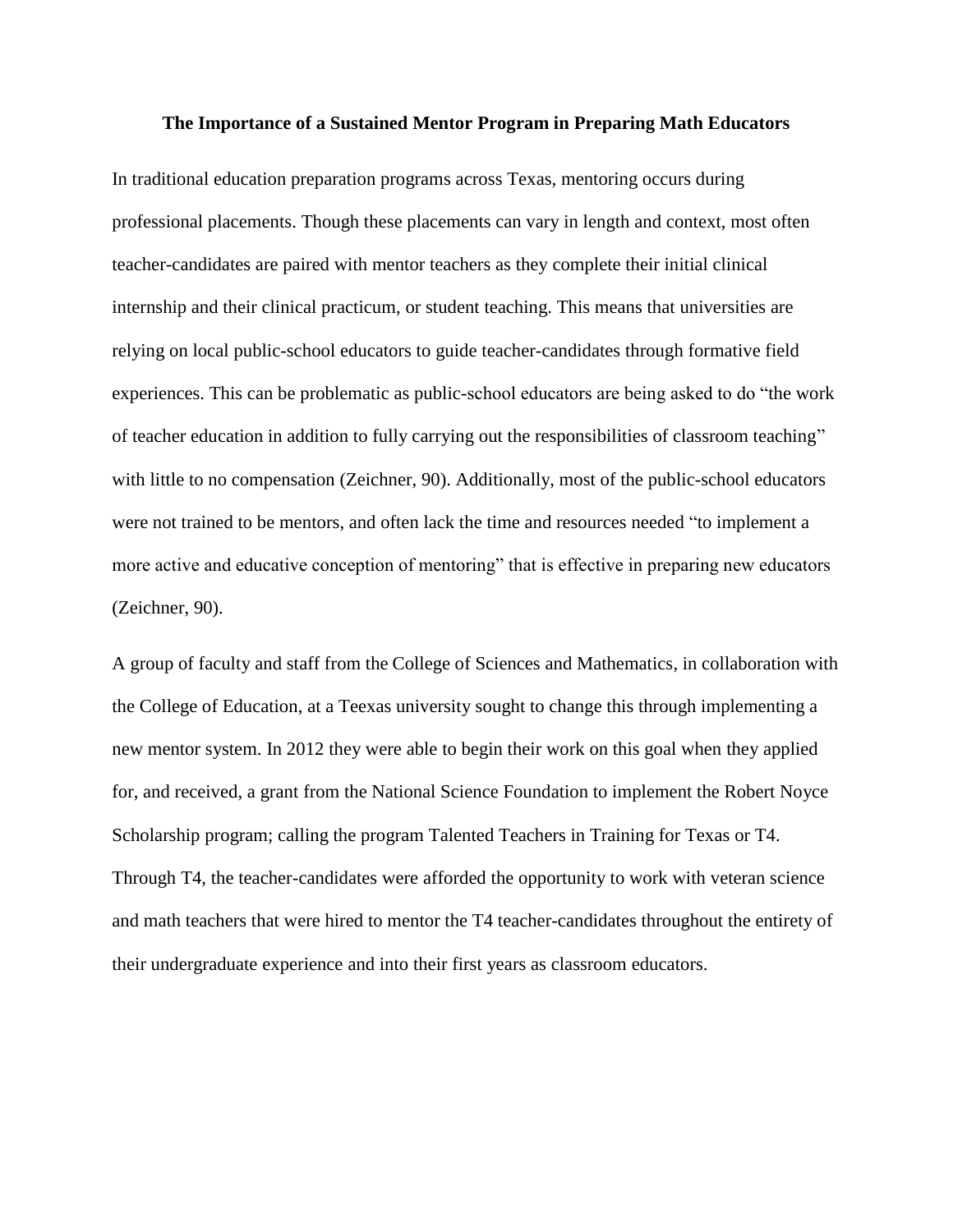#### **What We Learned**

Over the course of seven years T4 teacher-candidates were interviewed and the findings revealed that the sustained mentoring relationship with a STEM teacher was beneficial in helping T4 teacher-candidates become qualified, effective classroom teachers. The benefits emerged into the following themes.

#### *Encouragement and Praise*

The ability to provide both praise and encouragement to the T4 teacher-candidates was important. Chris explained that he had trouble with classroom management during his internship but through meeting with his mentor weekly he found that they "encourage us and you know, assured us that it's not a one-day battle." He went on to explain "through hearing many different perspectives through our T4 mentors that helped me to become natural" at classroom management. Others echoed similar experiences, T4 teacher-candidate Amanda explained that having her mentor "telling you what you are doing right, what your strengths are" was "like having a confidence booster" (Wagnon, et al., 2020).

### *Content Specific*

One important benefit of a T4 mentor was their content specific expertise. Chris revealed that he felt "like the conversations that we have are really priceless and you know very meaningful to us" as future math teachers. Another T4 teacher-candidate, Beth, explained that she trusted the advice because "it came from a veteran and it may be easier for me to buy into than like things than our administrators might say, because most administrators have not taught math or were not in the environment like we are in. It's a totally different world, and especially when you're a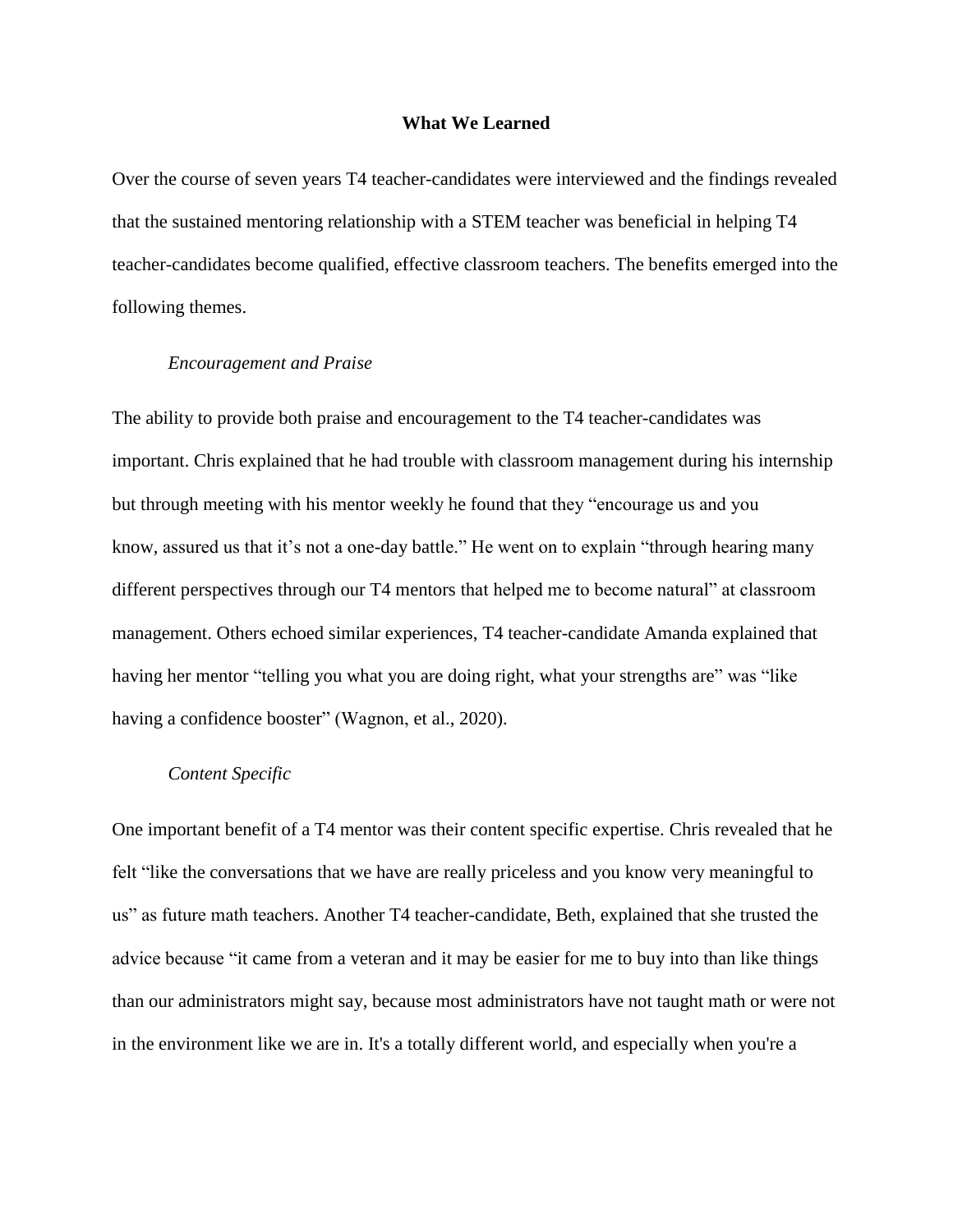young female. And so it's nice to hear from someone who has been in your shoes" (Wagnon, et al., 2020).

### *Sustained Mentorship*

In traditional educator preparation programs, the official mentorship often concludes with graduation. However, in T4 the mentors were able to continue to offer guidance and assistance to former T4 teacher-candidates who became classroom teachers. Chris explained that "because the program is a mentorship in college and then also afterwards it definitely adds [up]" and "we discuss things that you typically won't discuss in an education classroom or even a math classroom." With the T4 funds, mentors were able to travel to teaching locations to assist T4 teacher-candidates following their graduations. Chris revealed that "I can remember, you know, sessions with, especially Ms. Lisa coming down mid-year and she's helping us, you know, think of how we can get students to think outside the box." Robert, another T4 teacher-candidate, echoed this, explaining that "I just look forward to the mentorship, there are so many things you don't know about teaching like how to react in certain situations. Having a network, we will have people we can talk to" and serve as guides.

# **Conclusion**

Today, educators at all levels face unprecedented circumstances. COVID-19 has forced education systems across the world to reexamine long held beliefs, ideas, and practices. Though we recognize that unique opportunities of T4 were facilitated through grant funding, we contend that in a time of reexamination of best practices teacher education should revaluate methods for improving mentoring and field experiences. Our faculty continue to consider ways to enhance this mentoring program and are examining techniques to further strengthen the public-school